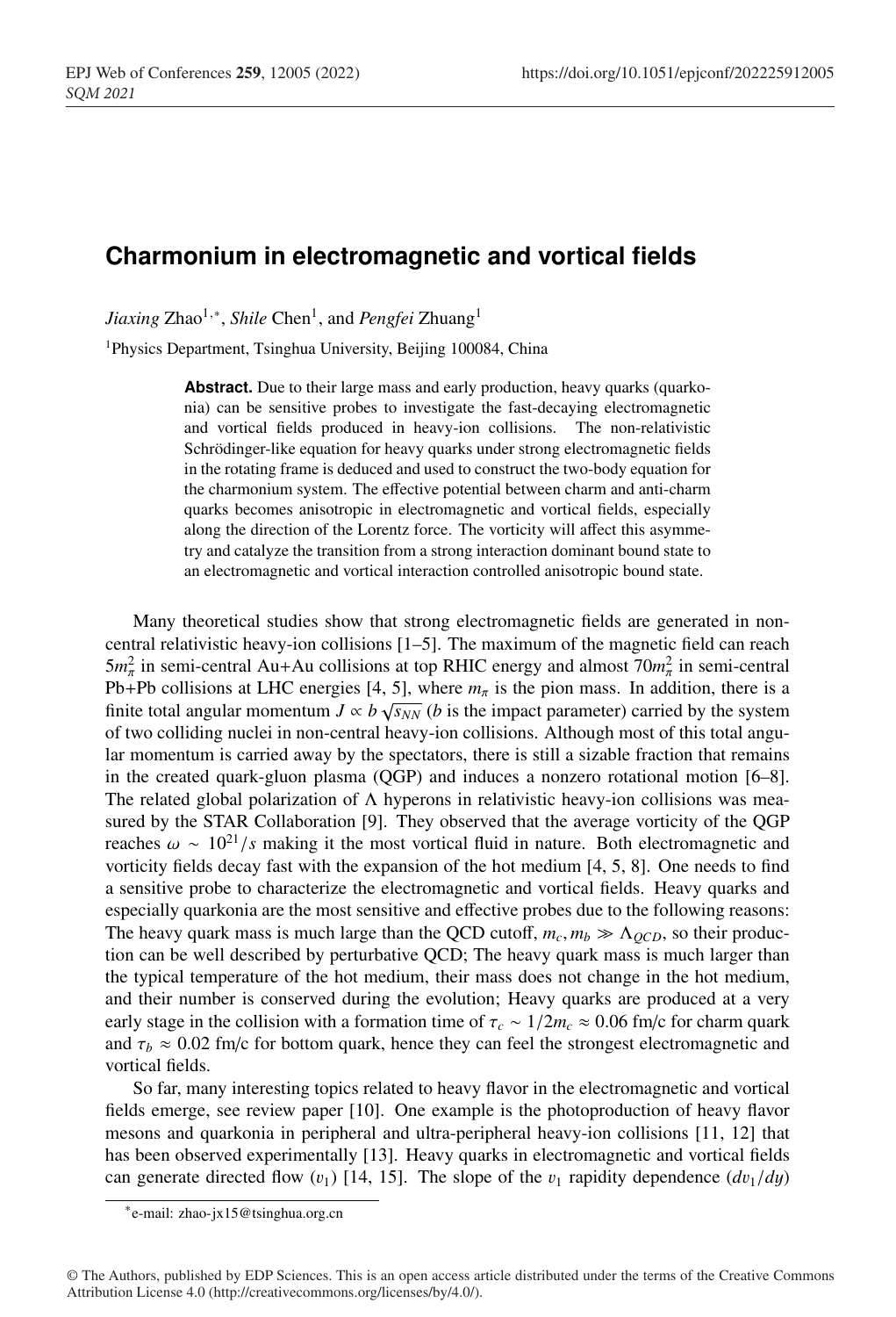of  $D^0$  and  $\bar{D}^0$  mesons is much larger than that for light hadrons [16, 17]. The charmonium states will acquire non-collective elliptic flow  $(v_2)$  in the strong magnetic field [18]. The directed flow of charmonium states is sensitive to the tilted initial energy profile that controls the magnitude of the global vorticity [19]. The static properties, e.g. mass and shape, of open/hidden heavy flavor states will be changed in electromagnetic fields [20–23]. Following these studies, we investigate charmonia in both electromagnetic and vortical fields [24].

For heavy flavor, there exists a hierarchy of scales:  $m_Q \gg m_Q v \gg m_Q v^2$ . Integrating out the degrees of freedom that are larger than  $m<sub>O</sub>$  and  $m<sub>O</sub>v$  sequentially in the QCD Lagrangian, one obtains the non-relativistic versions, NRQCD and pNRQCD [25, 26]. A potential model is derived by neglecting the interaction between color-singlet and color-octet states in the pNRQCD framework [26]. In this case, one can employ the Schrödinger equation to study the properties of heavy quarkonia. The Schrödinger equation has been successfully applied to heavy flavor states in vacuum and at finite temperature, see the review [10]. Heavy quarks in the rotating medium in electromagnetic fields can be described by the Dirac equation in the rotating frame,

$$
\left[i\gamma^{\mu}(\partial_{\mu} + iqA_{\mu} + \Gamma_{\mu}) - m\right]\Psi = 0, \tag{1}
$$

where  $\Gamma_{\mu}$  is the affine connection,  $A_{\mu}(x)$  the electromagnetic field in the rotating frame, and *q* the charge of the quark [27]. It is straightforward to calculate the electromagnetic fields in the laboratory frame in heavy-ion collisions. One needs to transform the electromagnetic field between the rotating frame and laboratory frame. In our study, we consider a constant magnetic field along the rotating axis. Taking the symmetric gauge, the electromagnetic potential can be expressed as  $A'_a = (A'_0, -By'/2, Bx'/2, 0)$  with the spacetime coordinates  $(t', x', y', z')$  in the laboratory frame. The electromagnetic potential in the rotating frame can be obtained via *A*<sub>μ</sub> =  $(A_0 - (x^2 + y^2)Bω/2, -By/2, Bx/2, 0)$  with the coordinates (*t*, *x*, *y*, *z*) in the rotating frame. In the non-relativistic limit and to first order of 1/*m*, we obtain the familiar one-body Schrödinger equation,

$$
\left[\frac{(\mathbf{p} - q\mathbf{A})^2}{2m} - \frac{q}{m}\mathbf{B} \cdot \mathbf{s} - qA_0 - \boldsymbol{\omega} \cdot (\mathbf{s} + \mathbf{x} \times \mathbf{p})\right] \psi = E\psi.
$$
 (2)

We can clearly see that there are no coupling terms between electromagnetic and vortical fields, which means that the rotation does not induce any electromagnetic effect. It is necessary to emphasize that the coupling term emerges if the electromagnetic fields are defined directly in the rotating frame [24].

We construct a two-body Schrödinger equation to describe a charmonium system in a rotational medium and under the impact of electromagnetic fields,

$$
\left[\frac{(\mathbf{p}_a - q_a \mathbf{A}_a)^2}{2m_a} + \frac{(\mathbf{p}_b - q_b \mathbf{A}_b)^2}{2m_b} - q_a \mathbf{E} \cdot \mathbf{x}_a - q_b \mathbf{E} \cdot \mathbf{x}_b - \boldsymbol{\omega} \cdot (\mathbf{j}_a + \mathbf{j}_b) - \boldsymbol{\mu} \cdot \mathbf{B} + V\right] \psi = E \psi,
$$
\n(3)

where  $\mathbf{j}_i = \mathbf{s}_i + \mathbf{x}_i \times \mathbf{p}_i$  is the total angular momentum that includes spin and orbital part,  $-\mu \cdot \mathbf{B}$  is the spin magnetic moment-magnetic field coupling term, and  $m_a = m_b = m$  and  $q_a = -q_b = q$ are the heavy quark mass and charge. The interaction potential *V* between quark and antiquark contains a spin-spin interaction term and a spin-independent part. The latter becomes the Cornell potential in vacuum. When removing the electromagnetic(vorticity) related terms, we obtain the wave equation to study quarkonium in pure vortical(electromagnetic) field. Before solving Eq. 3, we first transform the single particle coordinates and momenta to the center-of-mass and relative ones,  $\mathbf{R} = (\mathbf{x}_a + \mathbf{x}_b)/2$ ,  $\mathbf{r} = \mathbf{x}_a - \mathbf{x}_b$ ,  $\mathbf{P} = \mathbf{p}_a + \mathbf{p}_b$ , and  $\mathbf{p} = (\mathbf{p}_a - \mathbf{p}_b)/2$ . Different from the case with only electromagnetic fields where the total wave function can always be separated into a center-of-mass and a relative part with the help of the conserved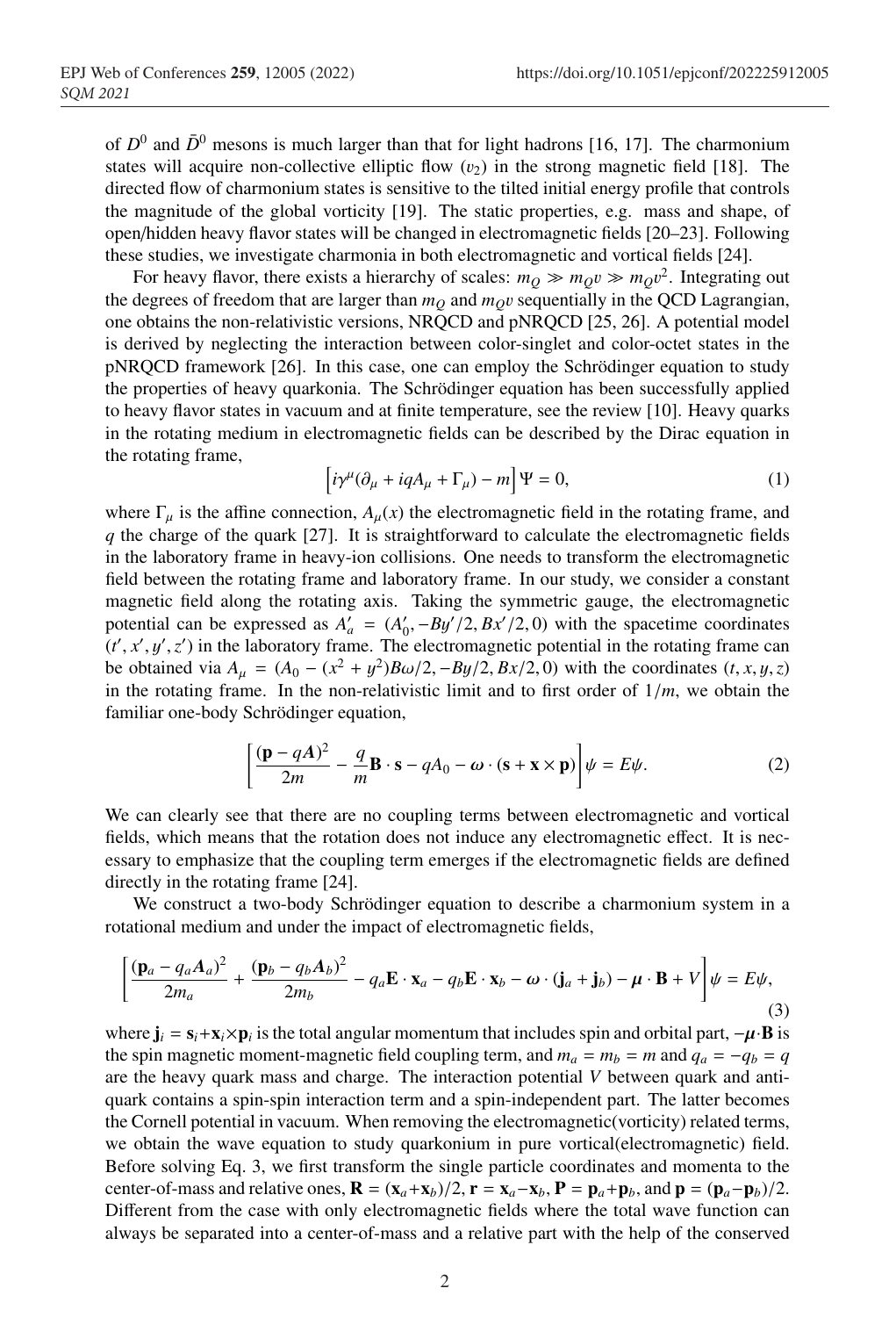pseudo-momentum [21, 24], it is no longer possible to find a conserved quantity to separated the two parts in a rotational field. However, considering the fact that the strength of the magnetic field in relativistic heavy-ion collisions can reach  $eB \approx 70 m_{\pi}^2$ , which is much larger than the vortical field  $m_Q \omega \approx m_\pi^2$  for charm quarks, we can choose the electromagnetic related parts as the main part and take the rotational related terms as perturbations. Therefore, the Hamiltonian can be expressed as,

$$
H = H_{EM} + H',
$$
  
\n
$$
H_{EM} \equiv \frac{\mathbf{P}_{ps}^2}{4m} + \frac{\mathbf{p}^2}{m} - \mu \cdot \mathbf{B} - q\mathbf{E} \cdot \mathbf{r} - \frac{q}{2m}(\mathbf{P}_{ps} \times \mathbf{B}) \cdot \mathbf{r} + \frac{q^2}{4m}(\mathbf{B} \times \mathbf{r})^2 + V,
$$
  
\n
$$
H' \equiv -\omega \cdot (\mathbf{R} \times \mathbf{P}_{ps}) - \omega \cdot (1 + s) + \frac{q}{2}\omega \cdot (\mathbf{R} \times (\mathbf{B} \times \mathbf{r})),
$$
\n(4)

where  $P_{ps} = P + qB \times r/2$  is the pseudo-momentum which is the same as in pure electromagnetic fields. The contribution from the perturbation  $H'$  can be calculated through the standard method in quantum mechanics. The perturbation  $H'$  is relevant to the center-of-mass coordinate R hence the perturbative correction depends on the distance from the quarkonium to the rotating axis. That's the nature of particles in a vortical field and we can use the average value  $\langle \mathbf{R} \rangle$  in our calculation. Details about the numerical calculation and results are shown in [24]. Here, we just show the effective potential in the two-body Schrödinger equation that can give us an intuitive understanding. Without the magnetic field, the potential (Cornell potential in



**Figure 1.** Spin-independent vacuum interaction potential between charm and anti-charm quark in  $x - y$ plane with *z* = 0 with/without magnetic and/or vortical fields. The unit of potential is GeV.

vacuum) is a symmetric function in the  $x - y$  plane, but the symmetry is broken when the magnetic field is turned on. When the magnetic field is strong enough, a new potential well forms and the *cc*¯ bound state may tunnel from the strong interaction well to the magnetic well, as shown in Fig. 1. This is also known as Lorentz ionization [20]. The vortical field will deepen (shallow) the magnetic well. The vorticity will catalyze the transition from a strongly to an electromagnetically and rotationally interacting bound state.

In summary, we derived the non-relativistic wave equation under strong electromagnetic fields in the rotating frame. We constructed the two-body Schrödinger equation to investigated the static properties of charmonium states in strong electromagnetic and vortical fields. Since one usually defines the electromagnetic fields in the laboratory frame in heavy-ion collisions, there are no coupling terms between the magnetic and vortical fields in the Dirac and Schrödinger equations. The effective potential between charm and anti-charm quarks becomes anisotropic in electromagnetic and vortical fields, especially along the direction of the